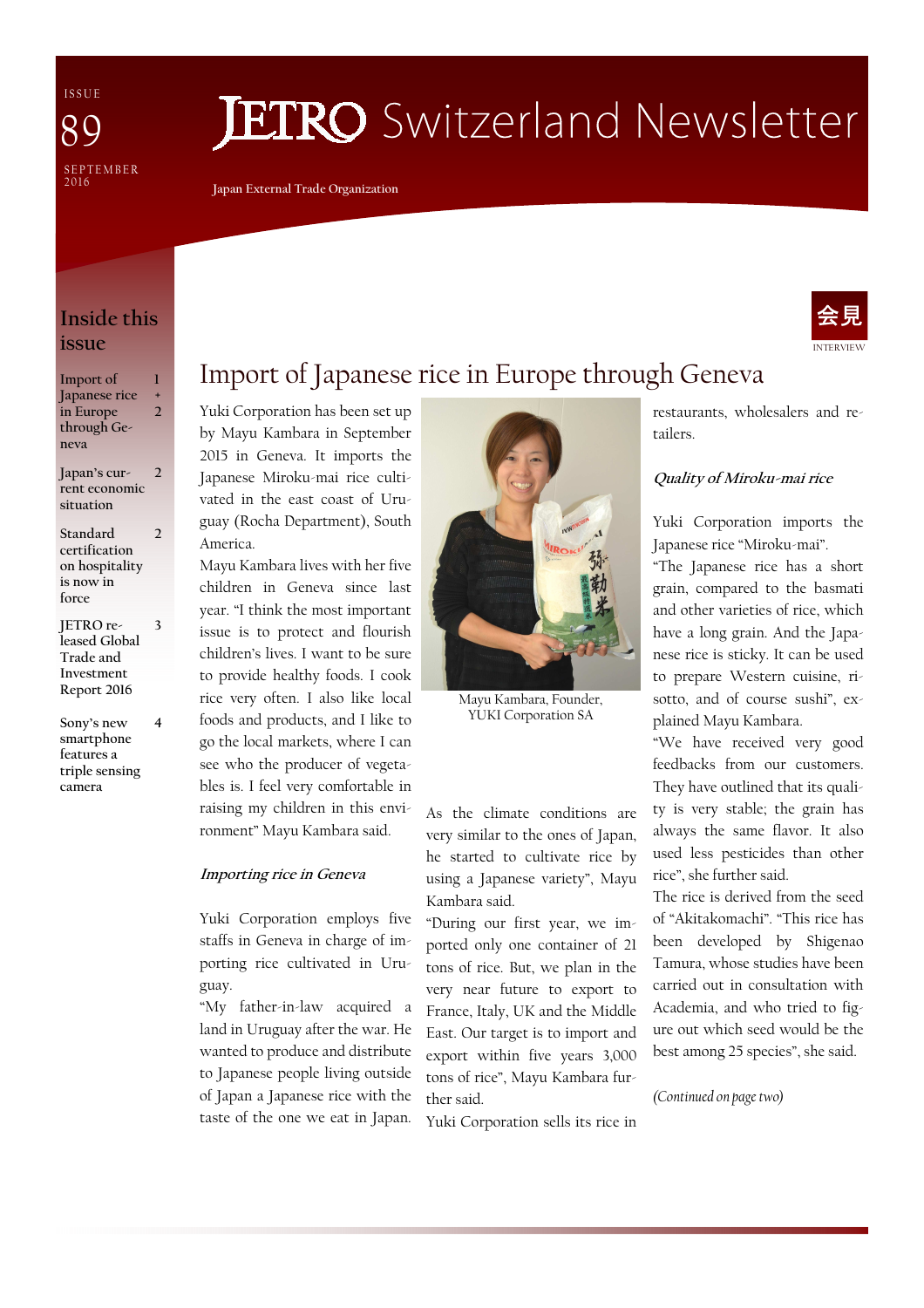## Import of Japanese rice in Europe through Geneva

**MIROKUMAI**  $\bigcirc$  TOZ

T IVWDAOSIN

Miroku-Mai rice

*(Continued from page one)* 

Water and soil of high quality are also needed for the cultivation of this rice. It is cultivated on a farmland of 17,000 hectares in accordance with environment-friendly methods. The land is divided into seven sections, each section being cultivated only twice in a sevenyear period. The fallow field serves as a pasture for cows, sheep and other livestock, in order to reduce the use of chemical fertilizers.

#### **Expanding Yuki's office**

Yuki has moved from a temporary rented office to a permanent office — still in Geneva — by mid of September. "We plan to expand our office and recruit more people!", said Mayu Kambara.

### Japan's current economic situation

**SITUATION** 動向

According to the Cabinet Office, "concerning short-term prospects, the economy is expected toward recovery, supported by the effects of the policies, while employment and income situation is improving" (September issue of the Monthly Economic Report).

Japan's GDP grew 0.2% (0.7 at annualized rate) in the second quarter of 2016 (April to June).

Japan's exports declined 14.0% in July 2016 from the same month in the preceding year. Exports were down 13.8% in Asia, 11.9% in North America and 5.4% in Western Europe. On the same period, Japan's imports decreased 24.7%. As a result, Japan recorded a trade surplus of JPY 514 billion, against a trade deficit of JPY 261 billion a year ear-



Quarterly adjusted series of real GDP, change from the previous quarter Cabinet Office

#### lier.

Japan's economy is still supported by the domestic demand. The Consumer Confidence Index (seasonally adjusted series) in Au-



Unemployment rate, Ministry of Internal Affairs and Communications

gust 2016 was 42.0, up 0.7 points from the previous month. The unemployment rate hit a 21 year record at 3% in July 2016, against 3.3% in July 2015.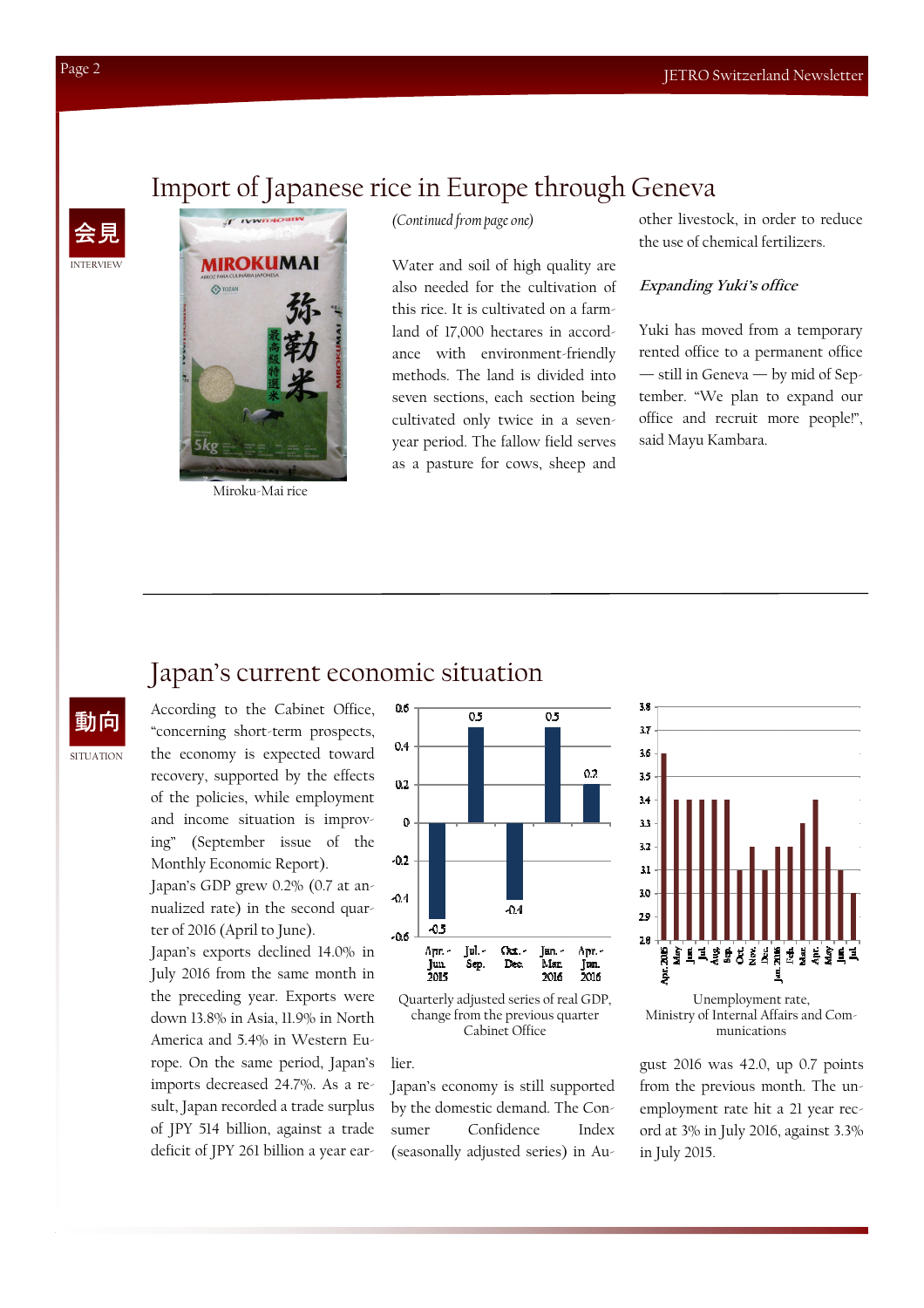### Standard certification on hospitality is now in force

As JETRO Switzerland Newsletter mentioned (Issue 79, November 2015), Japan's Ministry of Economy, Trade and Industry has developed the "Omotenashi [hospitality] Standard Certification".

The aim of this standard certification is to vitalize and improve productivity in the service industry, and to raise the attention of potential customers to the quality of services.

#### **7 categories of criteria**

Based on a self-declaration of conformity, applicants to Omotenashi Standard Certification 2016 program have to meet 15 of a total of 30 requirements.

Such requirements are divided into the following seven categories related to efforts related to:

- (1) information (by using Websites, social networks and leaflets…),
- (2) equipment (payment terminals, pictograms that can easily be understood by foreigners…)
- (3) environment (non-smoking areas, cleanliness…)
- (4) Business (back-office operations, customer satisfaction questionnaires…)
- (5) tools (tablets, posters and maps in foreign languages…)
- (6) customer understanding and support (understanding of foreign cultures and communication with foreigners)
- (7) Human resources education and training.

#### **Certification sign**

Once a company has obtained the standard certification, it will re-



ceive a certification sign (see picture) and it will be allowed to display it in shops and offices.

It is expected that this sign will help customers to identify the best service providers and help such registered service providers to attract more customers.

### JETRO released Global Trade and Investment Report 2016

JETRO has released in August the "Global Trade and Investment Report 2016".

Japan's exports increased on a yen basis by 3.4% to JPY 75.6 trillion in 2015, whereas imports decreased by 8.7% to JPY 78.4 trillion. Exports of Japanese agriculture products rose 21.8% from the previous year, marking a record high at JPY 745.1 billion.

The United States remained the largest trade partner for three consecutive years. Exports to China decreased in a wide range of categories, such as machinery, electrical

equipment, transportation, partly due to its slow economic growth.

At the end of 2015, the inward stock of FDI in Japan increased to JPY 24.4 trillion from the end of the previous year. As shown on the graph, Asia's ratio increased from 15.5% in 2014 to 17.6% in 2015, whereas Europe's ratio slightly declined from 46.6% to 46.0% and United States' ratio decreased from 29.8% to 28.8% (see graph).

For further information, please access to JETRO's Website at: https://

www.jetro.go.jp/en/news/ releases/2016/25775525206556e1.html



Evolution of inward FDI share in Japan by end of year and region

ACTIVITY

ACTIVITY

活動

活動